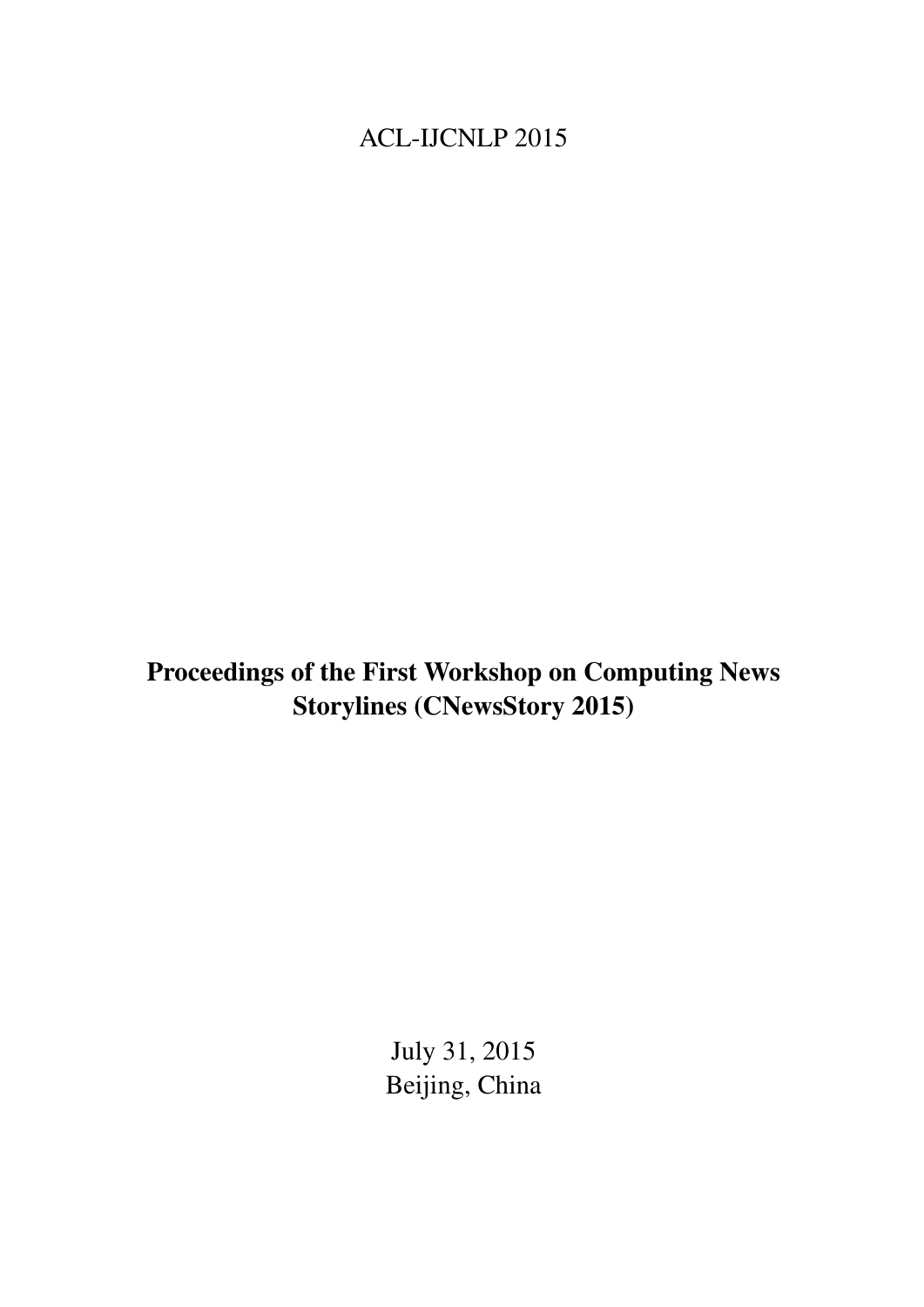c 2015 The Association for Computational Linguistics and The Asian Federation of Natural Language Processing

Order copies of this and other ACL proceedings from:

Association for Computational Linguistics (ACL) 209 N. Eighth Street Stroudsburg, PA 18360 USA Tel: +1-570-476-8006 Fax: +1-570-476-0860 acl@aclweb.org

ISBN 978-1-941643-71-6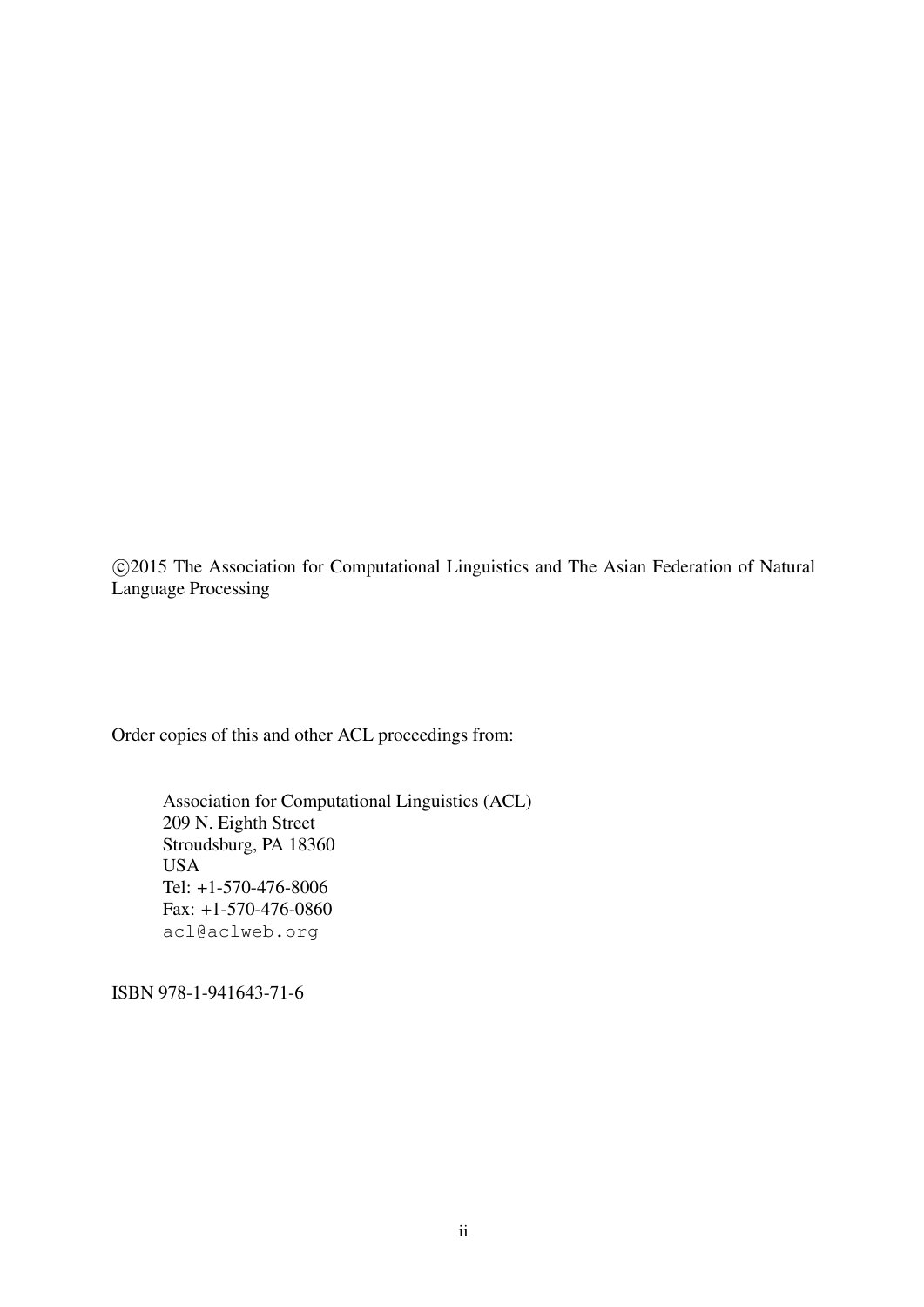### Introduction

This volume contains the proceedings of the 1st Workshop on Computing News Storylines (CNewsStory 2015) held in conjunction with the 53rd Annual Meeting of the Association for Computational Linguistics and the 7th International Joint Conference on Natural Language Processing (ACL-IJCNLP 2015) at the China National Convention Center in Beijing, on July 31st 2015.

Narratives are at the heart of information sharing. Ever since people began to share their experiences, they have connected them to form narratives. The study of storytelling and the field of literary theory called narratology have developed complex frameworks and models related to various aspects of narrative such as plots structures, narrative embeddings, characters' perspectives, reader response, point of view, narrative voice, narrative goals, and many others. These notions from narratology have been applied mainly in Artificial Intelligence and to model formal semantic approaches to narratives (e.g. Plot Units developed by Lehnert (1981)). In recent years, computational narratology has qualified as an autonomous field of study and research. Narrative has been the focus of a number of workshops and conferences (AAAI Symposia, Interactive Storytelling Conference (ICIDS), Computational Models of Narrative). Furthermore, reference annotation schemes for narratives have been proposed (NarrativeML by Mani (2013)).

The majority of the previous work on narratives and narrative structures have mainly focused on the analysis of fictitious texts. However, modern day news reports still reflect this narrative structure, but they have proven difficult for automatic tools to summarise, structure, or connect to other reports. This difficulty is partly rooted in the fact that most text processing tools focus on extracting relatively simple structures from the local lexical environment, and concentrate on the document as a unit or on even smaller units such as sentences or phrases, rather than cross-document connections. However, current information needs demand a move towards multidimensional and distributed representations which take into account the connections between all relevant elements involved in a "story". Additionally, most work on cross-document temporal processing focuses on linear timelines, i.e. representations of chronologically ordered events in time (for instance, the Event Narrative Event Chains by Chambers (2011), or the SemEval 2015 Task 4: Cross Document TimeLines by Minard et al. (2014)). Storylines, though, are more complex, and must take into account temporal, causal and subjective dimensions. How storylines should be represented and annotated, how they can be extracted automatically, and how they can be evaluated are open research questions in the NLP and AI communities.

The workshop aimed to bring together researchers from different communities working on representing and extracting narrative structures in news, a text genre which is highly used in NLP but which has received little attention with respect to narrative structure, representation and analysis. Currently, advances in NLP technology have made it feasible to look beyond scenario-driven, atomic extraction of events from single documents and work towards extracting story structures from multiple documents, while these documents are published over time as news streams. Policy makers, NGOs, information specialists (such as journalists and librarians) and others are increasingly in need of tools that support them in finding salient stories in large amounts of information to more effectively implement policies, monitor actions of "big players" in the society and check facts. Their tasks often revolve around reconstructing cases either with respect to specific entities (e.g. person or organizations) or events (e.g. hurricane Katrina). Storylines represent explanatory schemas that enable us to make better selections of relevant information but also projections to the future. They form a valuable potential for exploiting news data in an innovative way.

Albeit small in number, the contributions that are published in this volume do indeed cover the topics we intended to touch upon. We received 12 submissions and accepted 9. Two papers focus on tracking and representing emergent news topics (Tadashi) and develop personalised news aggregation systems (Fedorovsky et al.). Events, the primary source of information and blocks for storylines, are the targets of three papers which tackles different issues such as improving event type detection (Li et al.), the analysis of the properties of sequences of events (Simonson and Davis), and the automatic extraction of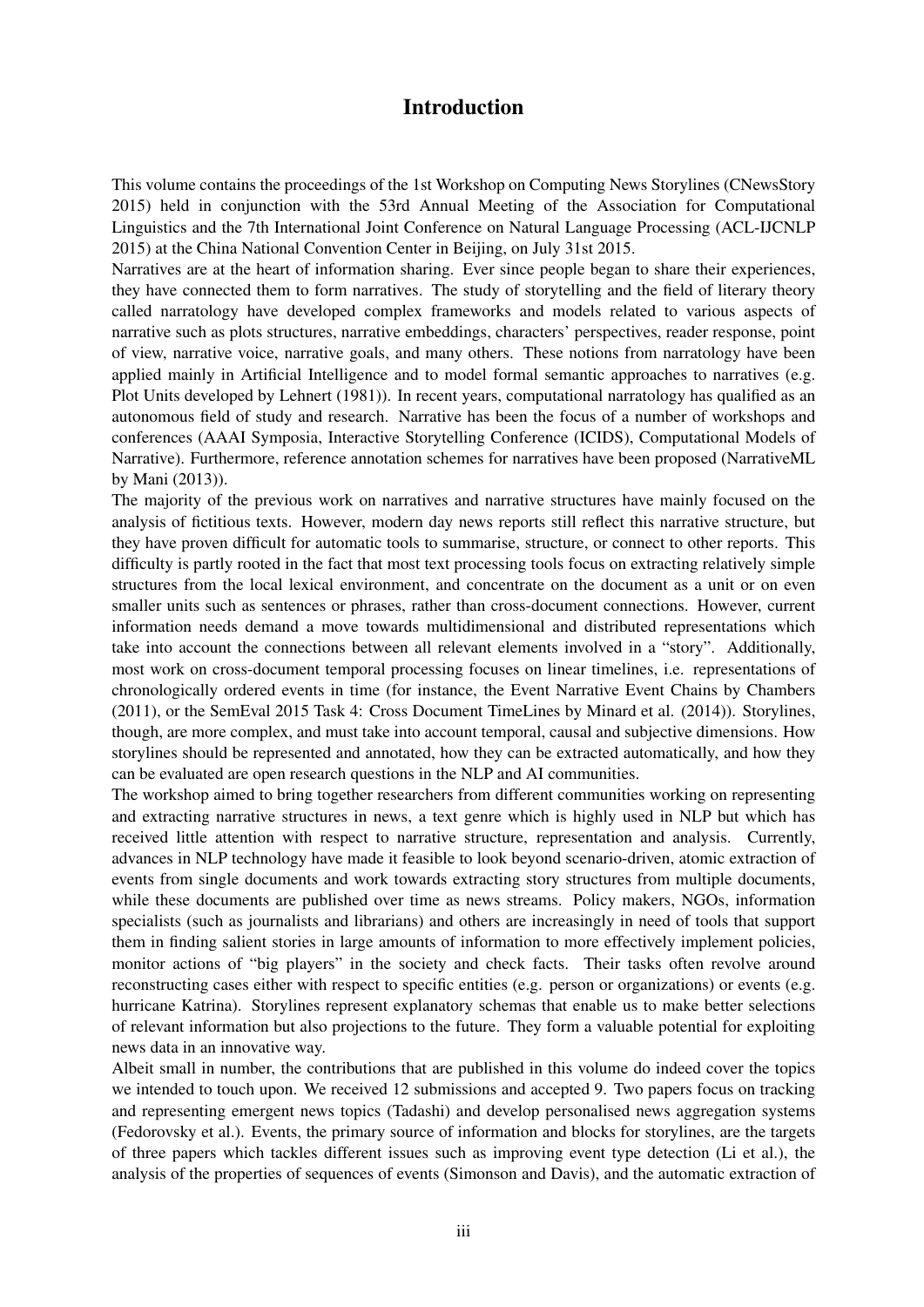news agendas as the ability of storylines to direct action (Stalpouskaya and Baden). Notions such as relevance and importance are at the core of two papers: one paper which describes a formal model and a preliminary implementation for automatically extracting storylines from news stream (Vossen et al.), and one paper which proposes a post-retrieval snippet clustering based on pattern structures (Makhalova et al.). Finally, a proposal for storyline representation and evaluation (Laparra et al.) and the adaptation of approaches and methods from the domain of fiction to the news data (Miller et al.) are reported.

We would like to thank the members of the Program Committee for their timely reviews. We would also like to thank the authors for their contributions.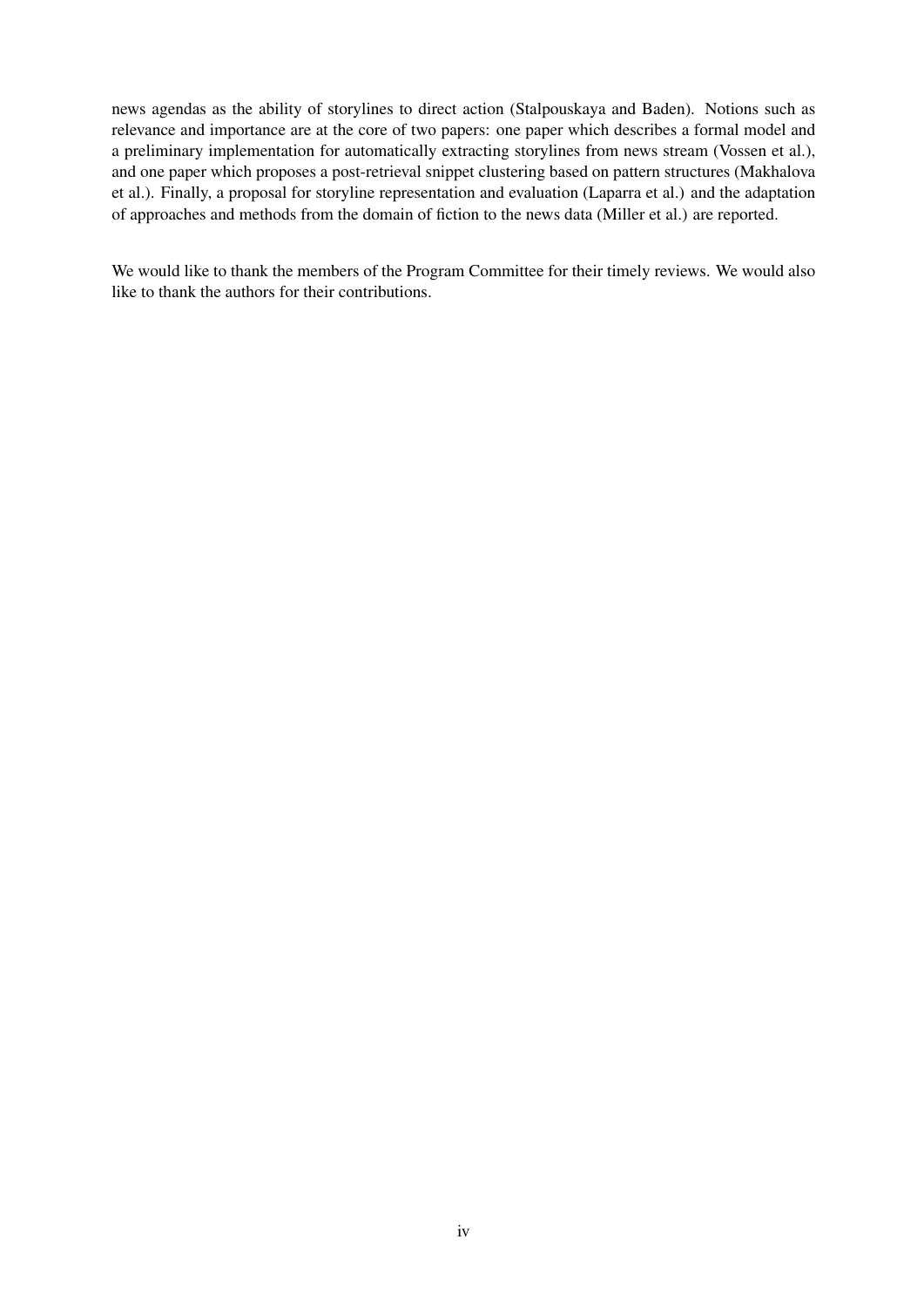#### Organizers:

Tommaso Caselli, VU University Amsterdam Marieke van Erp, VU University Amsterdam Anne-Lyse Minard, Fondazione Bruno Kessler Mark Finlayson, Florida International University Ben Miller, Georgia State University Jordi Atserias, Yahoo! Barcelona Alexandra Balahur, European Commission's Joint Research Centre Piek Vossen, VU University Amsterdam

#### Program Committee:

Sabine Bergler, Concordia University, Canada Matje van de Camp, De Taalmonsters, The Netherlands Erik van der Goot, EC Joint Research Centre, Italy Nathanael Chambers, United States Naval Academy, USA Leon Derczynski, University of Sheffield, UK Anthony Jameson, DFKI, Germany Bernardo Magnini, Fondazione Bruno Kessler, Italy Jarred McGinnis, Logomachy.org, UK Roser Morante, VU University Amsterdam, The Netherlands Silvia Pareti, Google Inc. & University of Edinburgh Ellen Riloff, University of Utah, USA Roser Saurí, Pompeu Fabra University, Spain Hristo Tanev, EC Joint Research Centre, Italy Xavier Tannier, Université Paris-Sud & LIMSI-CNRS, France Naushad UzZanam, Nuance Communications, Inc. Laure Vieu, IRIT-CNRS - Université Toulouse III, France Marc Verhagen, Brandeis University, USA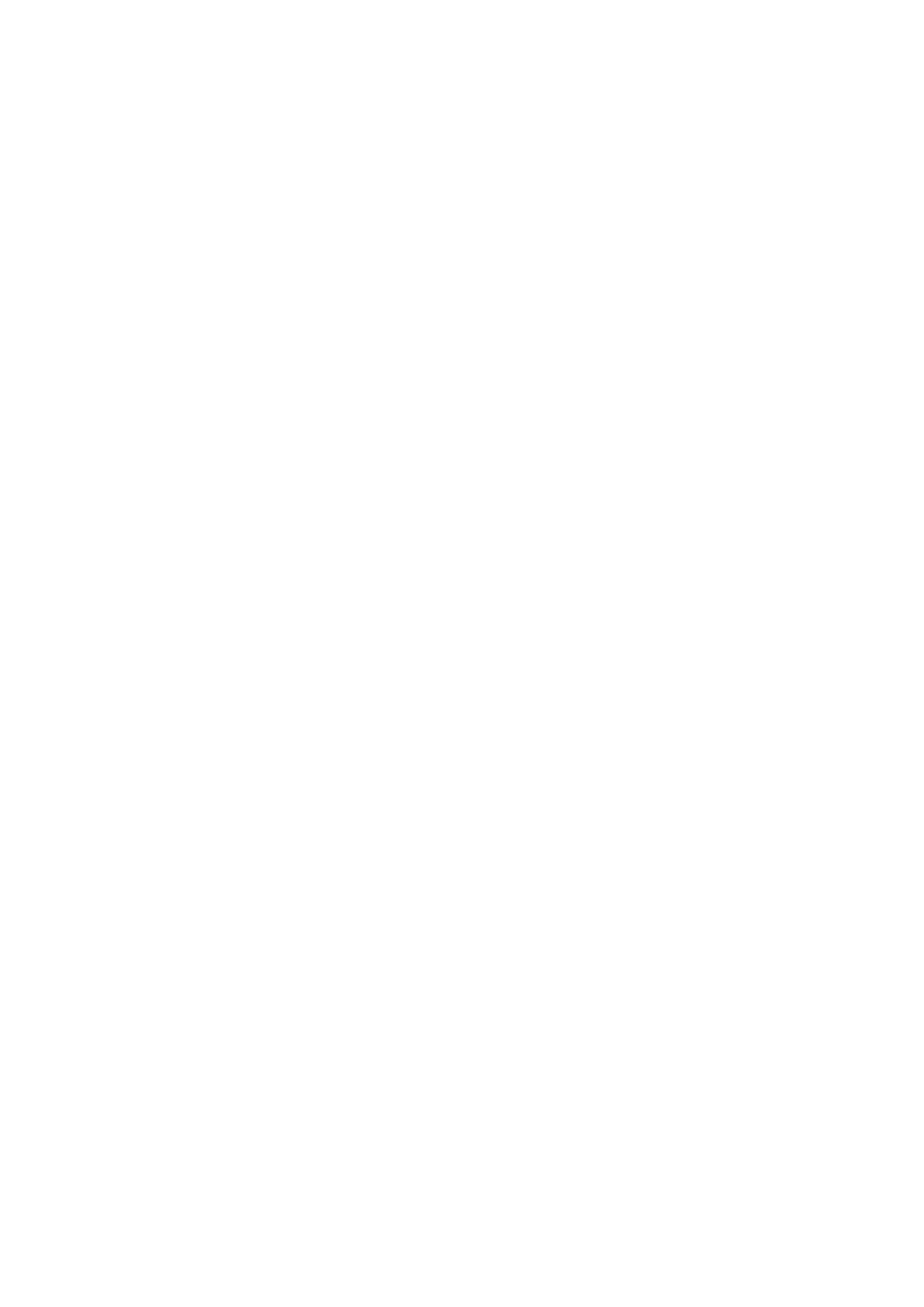## Table of Contents

| <b>Interactions between Narrative Schemas and Document Categories</b>                                                                                                         |
|-------------------------------------------------------------------------------------------------------------------------------------------------------------------------------|
| <b>Improving Event Detection with Abstract Meaning Representation</b>                                                                                                         |
| News clustering approach based on discourse text structure                                                                                                                    |
| To Do or Not to Do: the Role of Agendas for Action in Analyzing News Coverage of Violent Conflict                                                                             |
| MediaMeter: A Global Monitor for Online News Coverage                                                                                                                         |
| Expanding the horizons: adding a new language to the news personalization system<br>Andrey Fedorovsky, Maxim Ionov, Varvara Litvinova, Tatyana Olenina and Darya Trofimova 35 |
| Storylines for structuring massive streams of news                                                                                                                            |
| From TimeLines to StoryLines: A preliminary proposal for evaluating narratives                                                                                                |
| <b>Cross-Document Non-Fiction Narrative Alignment</b>                                                                                                                         |